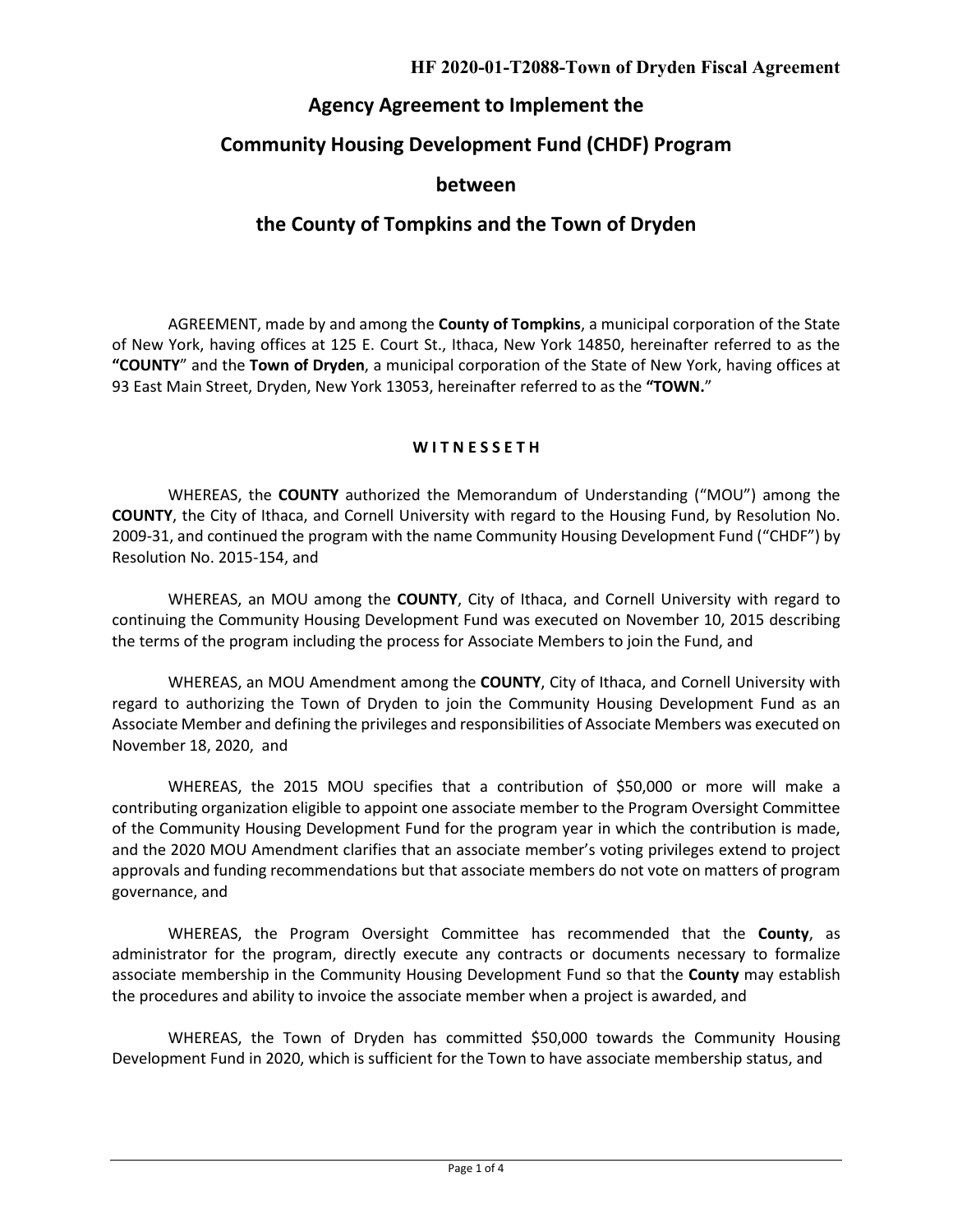## **HF 2020-01-T2088-Town of Dryden Fiscal Agreement**

WHEREAS, the **COUNTY** desires to serve as fiscal agent for the Community Housing Development Fund and enter into an agreement with the **TOWN** to administer the **TOWN's** contribution to the Community Housing Development Fund, and

WHEREAS, the **TOWN** desires to have the **COUNTY** serve as fiscal agent for the Community Housing Development Fund and enter into an agreement with the **COUNTY** to accept and administer the **TOWN'S** contributions to the Community Housing Development Fund to disburse funds to projects authorized by the **TOWN** for assistance, and

WHEREAS, the **COUNTY** has the capability to serve as fiscal agent and disburse the Community Housing Development Fund appropriately for the **TOWN**, and

NOW, THEREFORE, in consideration of the promises, covenants, and agreements contained herein, the parties agree as follows:

1. The **COUNTY** agrees to serve as fiscal agent for the Community Housing Development Fund through County Resolution 2010-74.

2. All funding shall be distributed as recommended by the Community Housing Development Fund Program Oversight Committee and approved by the funding entities.

3. The **TOWN** agrees to pay the **COUNTY** the sum of **Fifty Thousand United States Dollars**  (\$50,000.00) to be used to support the housing projects approved by the **TOWN** for use of Community Housing Development Funds. The **TOWN** shall remit payment to the **COUNTY** within 14 days of receipt of a written request for funds.

4. Any funds provided pursuant to this Agreement that are not disbursed within **270 days** from the date of receipt of funds by the **COUNTY** shall be returned to the **TOWN**, unless the Supervisor for the **TOWN** expressly authorizes in writing the retention of such funds by the **COUNTY**.

5. The **COUNTY** will be responsible for establishing agreements with each of the Community Housing Development Fund recipients and disbursing the funds in a timely manner, and further agrees to provide documentation of disbursement of the funds upon request.

6. This Agreement may be terminated for any reason upon thirty (30) days written notice by one party to the other parties. Each party shall honor the funding obligations of any agreements made prior to the date of termination but shall not enter into new obligations. Upon termination, the **COUNTY** shall pay the **TOWN** any funds received on behalf of the **TOWN**, but not disbursed or contractually obligated to a Community Housing Development Fund recipient.

7. The **TOWN** shall indemnify, hold harmless, and defend the **COUNTY** and its officers, employees, agents, and elected officials from and against any and all claims and actions brought against the **COUNTY** and its officers, employees, agents, and elected officials for injury or death to any person or persons or damage to property arising out of the negligence of the **TOWN** and its employees, subcontractors, or agents.

8. The **COUNTY** shall indemnify, hold harmless and defend the **TOWN** and its officers, employees, agents, and elected officials from and against any and all claims and actions brought against the **TOWN** and its officers, employees, agents, and elected officials for injury or death to any person or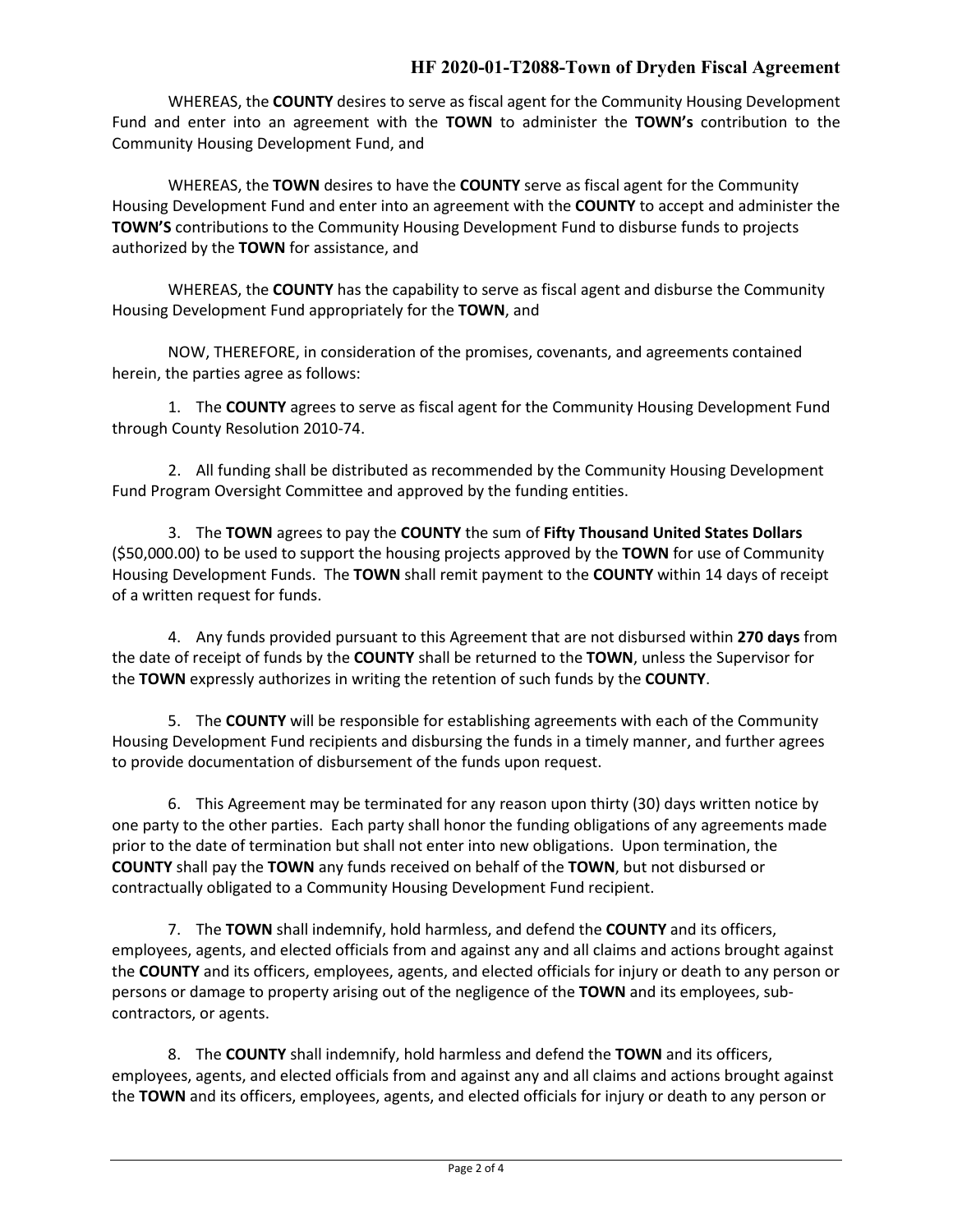persons or damage to property arising out of the negligence of the **COUNTY** and its employees, subcontractors, or agents.

9. This Agreement may be amended, modified, or reassigned only by written agreement nor may any obligations be waived orally by and among the **COUNTY** and **TOWN.** This Agreement may be terminated only by written agreement by each of the parties hereto.

10. The provisions of this Agreement shall be construed under the laws of the State of New York.

11. REGULATORY COMPLIANCE. The **COUNTY**, and **TOWN** agree to comply with all Federal, State, and local laws and regulations governing the provision of goods and services under this Contract. To the extent that Federal funds are provided to the **COUNTY** and **TOWN** under this contract, the **COUNTY** and **TOWN** agree they will comply with all applicable Federal laws and regulations, including but not limited to those laws and regulations under which the Federal funds were authorized.

Further, the **COUNTY** and **TOWN** agree to comply with the County's Compliance Plan regarding Federal and State fraud and abuse laws; the Compliance Plan can be viewed at [www.tompkinscountyny.gov,](http://www.tompkinscountyny.gov/) or a copy can be obtained by contacting the Tompkins County Department of Administration.

If the **TOWN** is a provider of healthcare services, it certifies that the **TOWN** and all employees, directors, officers, and sub-contractors of the **TOWN** are not "excluded individuals or entities" under Federal and/or New York State statutes, rules, and regulations. If the **TOWN** provides healthcare services, the **TOWN** agrees to screen all employees, directors, officers, and sub-contractors on a monthly basis at the New York State Office of Medicaid Inspector General website, and any other websites related to the Excluded Parties List System required by Federal and/or New York State Medicare or Medicaid statutes, rules, and regulations, to determine if any employee, director, officer, or sub-contractor is on or has been added to the exclusion list.

The **TOWN** shall promptly notify the **COUNTY** if any employee, director, officer, or sub-contractor is on or has been added to the exclusion list. The **COUNTY** reserves the right to immediately cancel this contract, at no penalty to the **COUNTY**, if any employee, director, officer, or sub-contractor is on or has been added to the exclusion list.

12. The **TOWN** and **COUNTY** shall maintain the confidentiality of all client-identifying and protected information. Both PARTIES agree to notify the other immediately in the event either learns of any unauthorized access, possession, distribution, or use of any sensitive information relating to a client has occurred.

13. During the performance of this agreement, the **TOWN** and **COUNTY** agrees that it will not discriminate against any employee or applicant for employment because of age, ethnicity, creed, race, color, sex, sexual orientation, perceived gender identity, national origin, marital status, disability, military status, status as an ex-offender, arrest record, conviction record, and domestic violence victim status, and will take affirmative action to ensure that they are afforded equal employment opportunities without discrimination. The areas in which discrimination on the aforementioned grounds is prohibited include, but are not be limited, to: recruitment, employment, job assignment, promotion, upgrading, demotion, transfer, layoff or termination, rates of pay or other forms of compensation, and selection for training or retraining, including apprenticeship and on-the-job training.